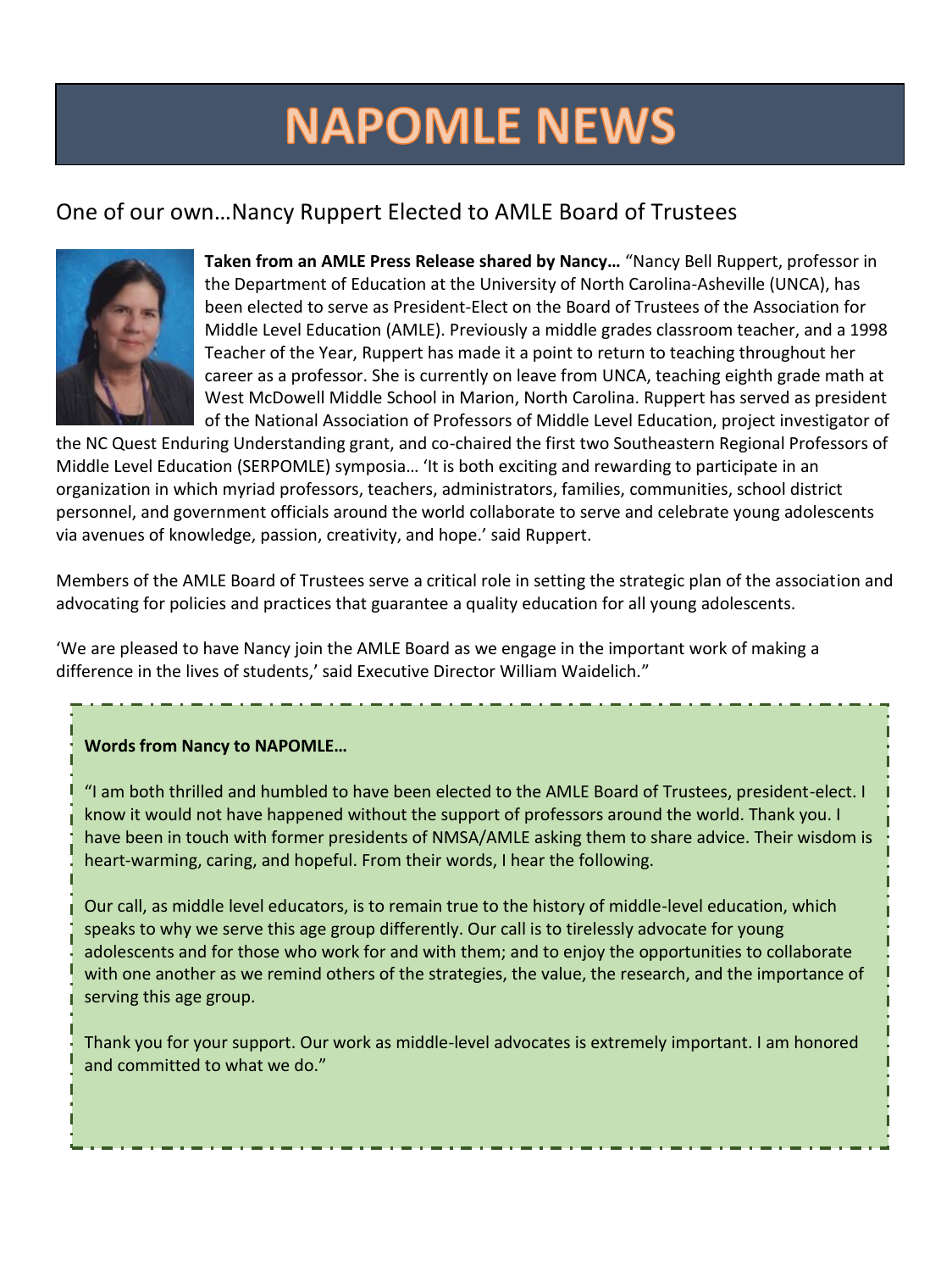

# **Annual Conference for Middle Level Education** October 9 – 12, 2016 Austin, Texas

# Symposium on Middle Level Teacher Education – Sunday, October 9 – Austin, Texas

The Association for Middle Level Education in collaboration with the AMLE Professional Preparation Advisory Committee, the AMLE Research Advisory Committee, the National Association of Professors of Middle Level Education and the American Educational Research Association Middle Level Education Research SIG, is pleased to present the 2016 Symposium on Middle Level Teacher Education as a special ticketed event on Sunday, October 9, 2016. The symposium will include concurrent sessions focused on middle level teacher education programs, practices, and policies; a keynote; and small group breakout sessions facilitated by leaders in middle level teacher education.

*\*6.5 professional learning contact hours*

\*\*In order to purchase your ticket for the Symposium on Middle Level Teacher Education, you must be reaistered to attend AMLE2016. The registration rate for the Symposium is \$199 through September 25, 2016 and you may register for *both event either online or download the PDF form.*

<http://www.amle.org/annual/Attendees/ConferenceSessions/tabid/222/Default.aspx>

*NAPOMLE Best Practices Session* **- Tuesday, October 11, 2016 4:15 pm - 5:30 pm** *NAPOMLE Business Meeting* **- Tuesday, October 11, 2016 5:45 pm - 7:00 pm**



**NAPOMLE Roundtable Presentations**



**The National Association of Professors of Middle Level Education (NAPoMLE) sponsors a round table session in research findings, best practices in teacher preparation and administrative trends with regard to middle level education. Enjoy discussion with peers and sharing ideas and take home information you can use in your middle level teacher preparation program and with your teacher candidates. Sessions and speakers are listed below:**

**Middle School Teacher Self-Efficacy and English Language Learners: A Study in Preparedness** *Tracy Butler and Lienne Medford*

**Get Ready, Get Set: Preclinical Assignments for a Middle Level Mathematics Methods Course** *Victoria Childs and Bridget Coleman*

#### **State Level POMLEs Unite**

*Bridget Coleman, Gary Senn, Lienne Medford, Bea Bailey, and Deborah McMurtrie*

**Pre-Service and In-Service Teachers Speak Out: The Importance of Clinically-rich STEM Middle Level Teacher Preparation**

*Cheryl Ellerbrock, UndreCia Pedraza, Kristen Yakkof, Michael Morris, and Montenique Woodward*

**Transitioning to a Year-Long Internship** *Tonja Fillippino and Ron Towery*

**Developing a Shared Understanding of Effective Middle Level Practice: Cross-Institutional Collaboration** *Penny Howell, Margaret Rintamaa, Shawn Faulkner, and Mike DiCicco*

**Linking Theory to Practice Through Improved Information Literacy Skills: A Teacher Preparation and Library Collaboration** *Brian Kahn*

(Continued on next page)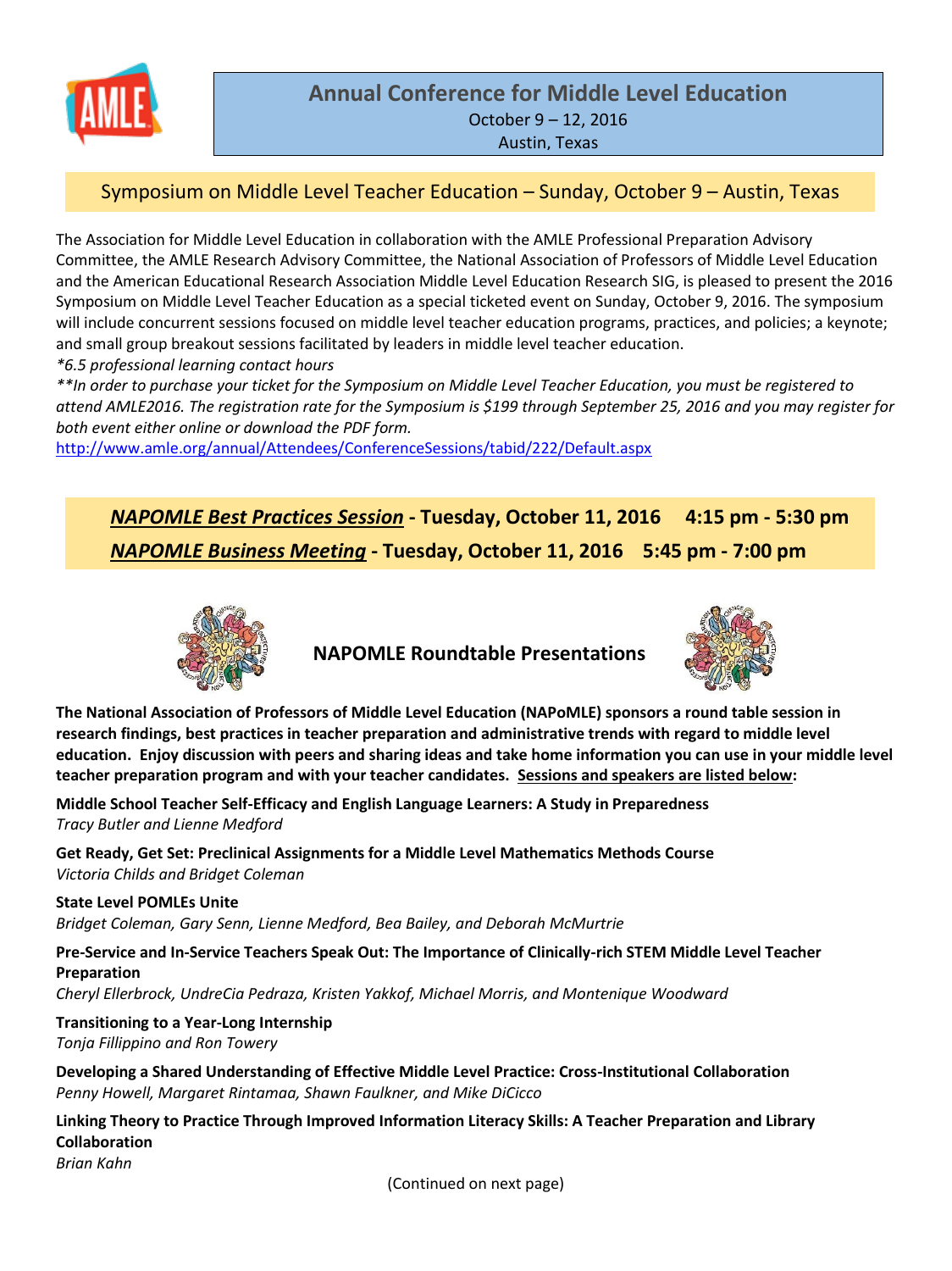(Sessions continued) **Resistance of Parents in their Children's Education: New Teachers' Perceptions and Strategies** *Mark McJunkin*

**Tiering a Professional Development School (PDS) Partnership** *Deborah McMurtrie, Bridget Coleman, and Gary Senn*

**Teaching Flexible Scheduling** *Gregory Meeks, Ron Towery, and Mark McJunkin*

**Gallery Walk of Best Practices: Using Academic Posters to Disseminate Middle Level Research** *Lienne Medford and Bea Bailey*

**Schools to Watch: A Tool to Apply Understanding of Middle Level Concepts** *Nicole Miller*

**Writing about Historical Figures** *Ronda Mitchell*

**How the edTPA (Teacher Performance Assessment) Resulted in Better Teaching** *Deb Pattee*

**Learning to Teach at the Middle-Level: Exploring Candidates' Development of Values** *Holly Pinter, Kim Winter, and David Strahan*

**Enacting Critical Pedagogy with Middle Level Preservice Social Studies Teachers** *Laurie Ramirez and Elizabeth Bellows*

**Going Back into the Classroom as Professional Development for Middle Level Professors: Lessons Learned** *Nancy Ruppert*

**Teaching about Adolescent Development through Service Learning Projects** *Linda Schlosser*

**From Day One – Diversity** *Paula Stewart and Sue Anselm*

**Experiencing a Flipped Learning Model in Middle Grades Teacher Education** *Amanda Wall*

**7th Grade Visit: Classroom to Campus Collaboration** *Carol Watson, Emily Roman, and Leigh Anne Machowski*

**Teacher Candidates' Perceptions of the Effect of Content Methods Courses on Confidence and Self-Efficacy** *Christopher Weiler, and Mary Ann O'Neil*

**Preparing Middle Level Teacher Candidates to Create and Implement Meaningful Language Objectives** *Michelle Williams, Leah Kahn, Claudia Whitley, and Mark Montgomery*

**Embarrassment Free Poetry** *Cynthia Wilson*

**Developing Change Agency in the Young Adolescent Learner** *Ann Yehle*

**CMLA: The Future?** *Robert Ziegenfuss, Eucabeth Odhiambo, Nancy B. Mizelle, and Diane Ross*

**Creating Innovative School-University Partnerships** *Jeanneine Jones and Joyce Brigman*

> Remember to keep your NAPOMLE dues up to date! Contact Tonja Fillipino, treasurer, at [tfillippino@astate.edu](mailto:tfillippino@astate.edu) for up to date information on your dues.

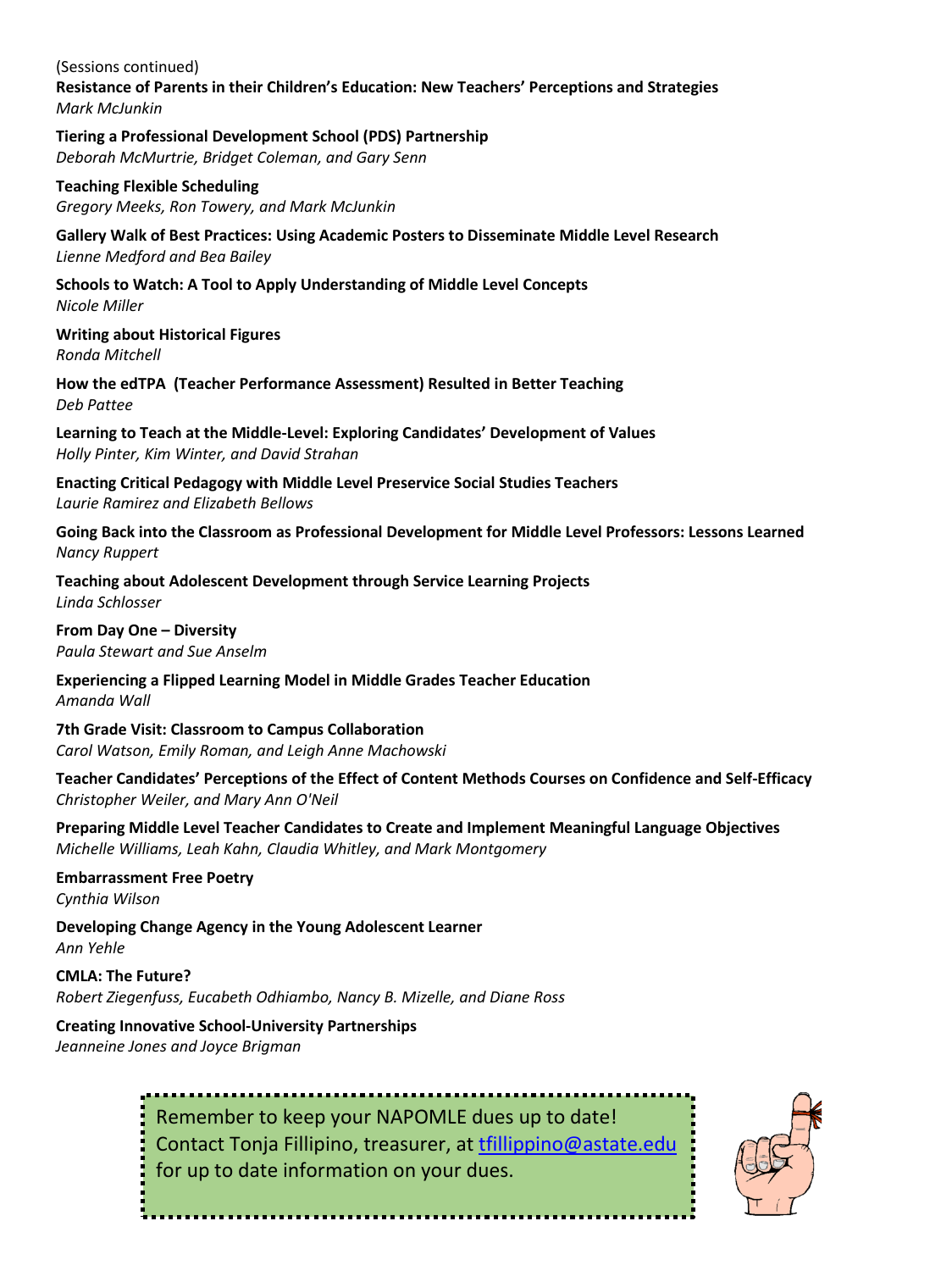

# *Please consider nominating a colleague and/or program for recognition at the AMLE conference in October*. NAPOMLE

has five awards that recognize the outstanding contribution made to middle level education. Here are a list of the awards:

- 1) Outstanding Middle Level Teacher Education Program
- 2) Outstanding Professor of Middle Level Education
- 3) Outstanding Middle Level Teacher Education Candidate
- 4) Honorary Professor Emeritus Award
- 5) Outstanding CMLA Chapter

The criteria for each award is below. Please send your nominations to Gail Ingwalson at [gail.ingwalson@UND.edu](mailto:gail.ingwalson@UND.edu) by September 1, 2016. If you have any questions, please contact Gail.

## **Criteria for Awards**

## **Outstanding Middle Level Teacher Education Program**

- University (Unit level) has achieved NCATE Accreditation and Program has been recognized by NMSA SPA or approved through the state partnership review standards
- $\triangleright$  Licensure for grades 5 8, 6-9, or intermediate level
- $\triangleright$  Models NMSA practices such as teaming in the planning, delivery, and evaluation of the program
- $\triangleright$  Advocates for teacher candidates by serving as effective advisors, recruiting future students, modeling outstanding teaching and quality supervision of field experiences for candidates
- $\triangleright$  Proven successful by its graduates through attestations such as recruitment for employment, teaching success, alumni surveys, etc.
- $\triangleright$  Clearly stated mission or vision aligned with THIS WE BELIEVE

#### **Honorary Professor Emeritus Award with lifelong membership awarded**

- Former Professor of Middle Level Education
- $\triangleright$  Successful record of teaching for at least ten years
- $\triangleright$  Made significant impact/contribution to middle level education
- $\triangleright$  Member in good standing of NAPOMLE
- $\triangleright$  University Support from former colleagues and/or team members

# **Outstanding Professor of Middle Level Education**

- $\triangleright$  Has taught successfully at the university level for at least five years
- $\triangleright$  Has made a significant impact/contribution to middle level education
- $\blacktriangleright$  Has a longstanding record of participating in program improvement
- $\triangleright$  Has established a successful and longstanding result with teacher candidates
- $\triangleright$  Advocates for young adolescents through leadership opportunities at the local, state, and national levels as well as in the university classroom
- Member of NMSA/NCATE BOE or SPA Reviewer or State Program Reviewer
- $\triangleright$  Member in good standing of NAPOMLE

#### **Outstanding CMLA Chapter**

- Member in good standing of National Middle Level Association
- $\triangleright$  Has shown a record of leadership within the organization (serving as Host Site, attending CMLA Leadership Spring Conferences, presence at state and national conferences)
- $\triangleright$  Maintains communication systems for recruiting members, keeping members apprised of meetings, and developing quality meetings to ensure members acquire professional growth, etc. (ie. website or brochures or email or Facebook)
- $\triangleright$  Participates in Month of the Young Adolescent
- Active in University Clubs/Activities Organization (i.e. University presence)
- $\triangleright$  Mentors other CMLA chapters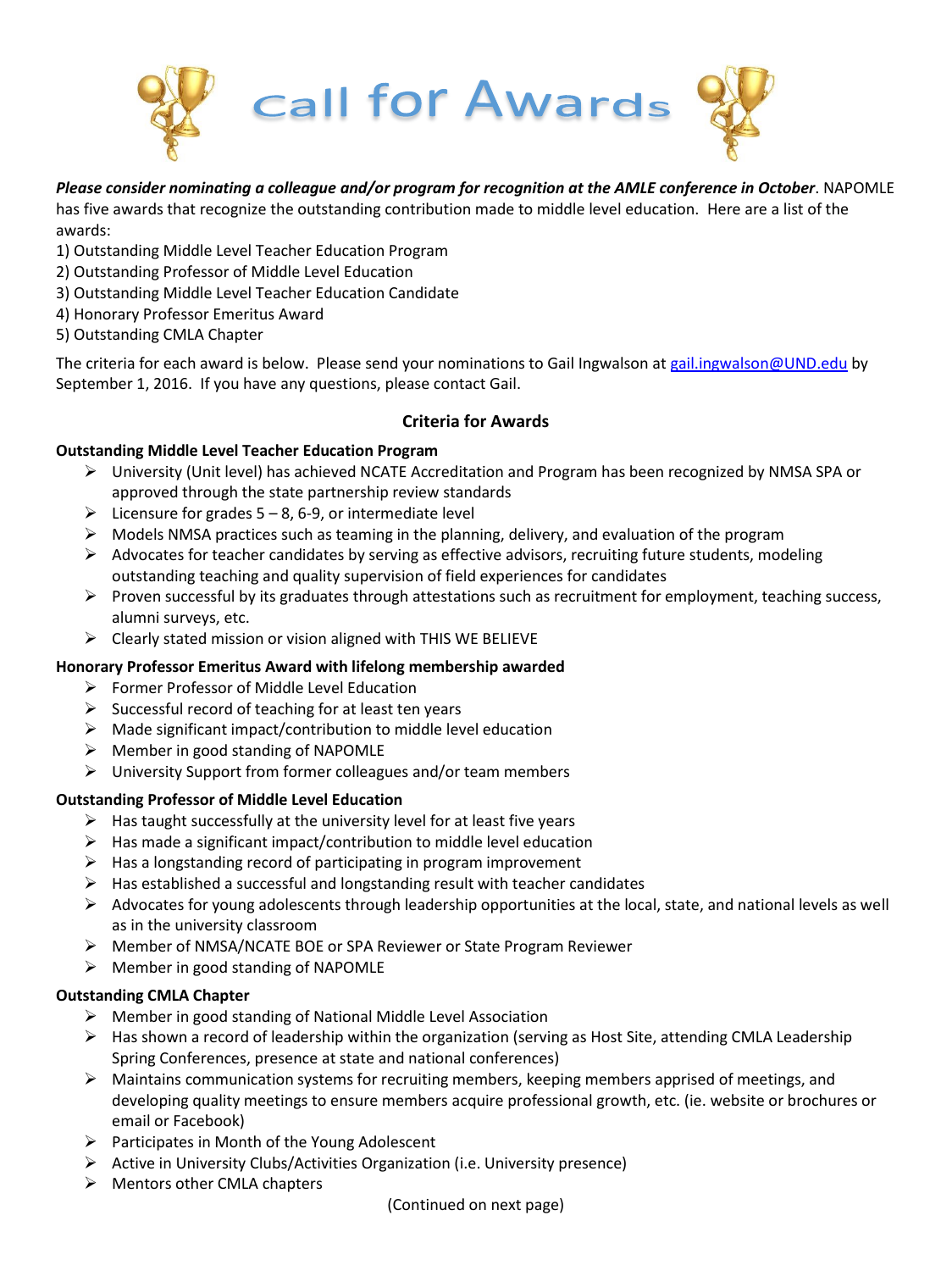#### (Awards continued…)

# **Outstanding Middle Level Teacher Education Candidate**

- $\triangleright$  Enrolled in accredited Middle Level Teacher Education Program
- GPA 3.0 or better
- $\triangleright$  Active member of CMLA
- $\triangleright$  Exhibits knowledge, performances, and dispositions embodied by the NMSA Standards
- $\triangleright$  Recognized by faculty, cooperating teachers, and peers for significant contributions to the education of young adolescents

**LOOKING FOR AMLE PROGRAM REVIEWERS** "There will be training to be an AMLE program reviewer at the national conference in Austin. We need more reviewers as our ranks begin to retire. If you are interested, please contact Lienne Medford directly a[t Lienne@clemson.edu.](mailto:Lienne@clemson.edu) She will e-mail interested folks the time and place of training as soon as the session is scheduled. This is an excellent way to put national service on you resume. "

**Lienne Medford, Clemson University**



Arkansas Tech University Russellville, Arkansas

Introduction to Middle Level Education Class, Spring 2016

Dr. V. Carole Smith, Professor Middle Level Education (That's me with the red hair and glasses.)  $\circledcirc$ 

|           | .<br>.                                                                                                                                                                                                                                                                                         |
|-----------|------------------------------------------------------------------------------------------------------------------------------------------------------------------------------------------------------------------------------------------------------------------------------------------------|
|           | Reach out to your colleagues and encourage them to become members of NAPOMLE. The organization:<br>Provides a professional network to enhance the exchange of information and ideas, as well as, to encourage<br>the discussion of topics related to the preparation of middle level educators |
| $\bullet$ | Contributes to the development of an expanded middle level research base, and provides additional means for<br>sharing and disseminating current research and ideas among those interested in middle level education                                                                           |
|           | Serves actively as advocates for the middle school movement, especially in terms of promoting middle level<br>concepts among various publics commonly dealt with in the preparation of middle level educators                                                                                  |
| $\bullet$ | Shares in the advocacy for the middle school movement by supporting the stated purposes and goals of the<br><b>Association for Middle Level Education.</b>                                                                                                                                     |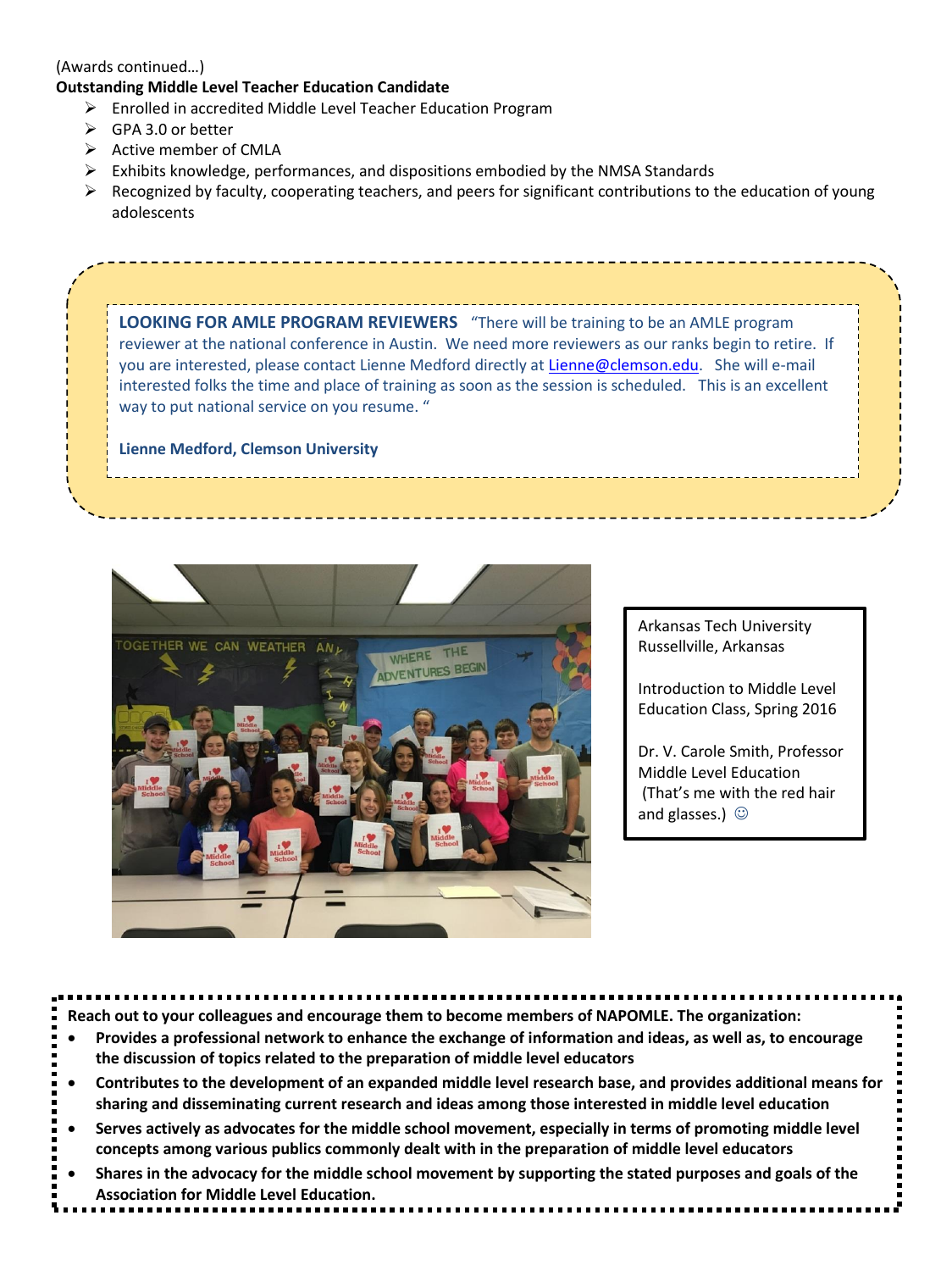# **Regional NEWS**

# From Gary Senn…

The South Carolina (SC) PoMLE had its annual meeting in association with SC AMLE on March 4, 2016 in Myrtle Beach, SC. SC PoMLE meets for a full day each year prior to the SC AMLE annual meeting. During the meeting, we heard reports from the various SC PoMLE stakeholders including SC AMLE; AMLE; Middle Level Teacher Education Initiative; NA POMLE; SC Center for Educator Recruitment, Retention and Advancement; SC Department of Education; SC Commission on Higher Education; and reports from professional journals. The participants participated in a gallery walk that focused on topics including, Praxis II Issues, Add on Licensure, SC Read to Succeed, and Content Area Literacy. We heard a presentation about a recent video capture project that included a preservice teacher presenter, Kirsten Baker. Many participants reported that it was one of the best meetings that the group has had.

# 2016-2017 SC PoMLE Officers:

President: Bridget Coleman, University of South Carolina Aiken Past President: Gary Senn, University of South Carolina Aiken President-Elect: Lienne Medford, Clemson University Secretary/Treasurer: Bea Bailey, Clemson University Representative, Private Colleges/Universities: Amy Ellisor, Columbia College Representative, Public Colleges/Universities: Nate Carnes, University of South Carolina Representative, At-large: Deborah McMurtrie, University of South Carolina Aiken Representative, At-large: David Vawter, Winthrop University

From Alicia Wenzel…

1. Our Oregon Middle Level Consortium (OR POMLE) are creating proposal with rationale for a Middle School specialization based on the AMLE Standards which can be offered at universities and colleges. 2. Regional MLC conference- Our Oregon Middle Level Consortium (OR POMLE) are working with Dru Tomlin from AMLE to put together a NW regional conference for middle level pre-service teachers, practitioners, and higher ed faculty who work with middle level education. We are looking at Nov. 2016 to follow the work and excitement from the national conference in Austin- still in the early planning stages. We will be deciding on the strands in the next month, and settle on a location. We will then start to promote the conference and solicit proposals for sessions. The conference will be packed 1-day affair, with a key note, breakout/concurrent sessions and an additional featured speaker or panel (to be determined). As of right now, our theme will be "Success in the Middle Grades"

3. ML licensure updates from TSPC (our accreditation body) include:

a. To add a Middle Level Core Subject endorsement (OAR 220):

- i. Teachers must pass the subject-level foundational test
- ii. If below a Professional Certification, must complete a 60-hour practicum OR a pedagogy course for the middle level
- iii. Does not require recommendation by the program
- iv. Art, PE, Music, Drama must be in a commission approved program, which results in recommendation from the program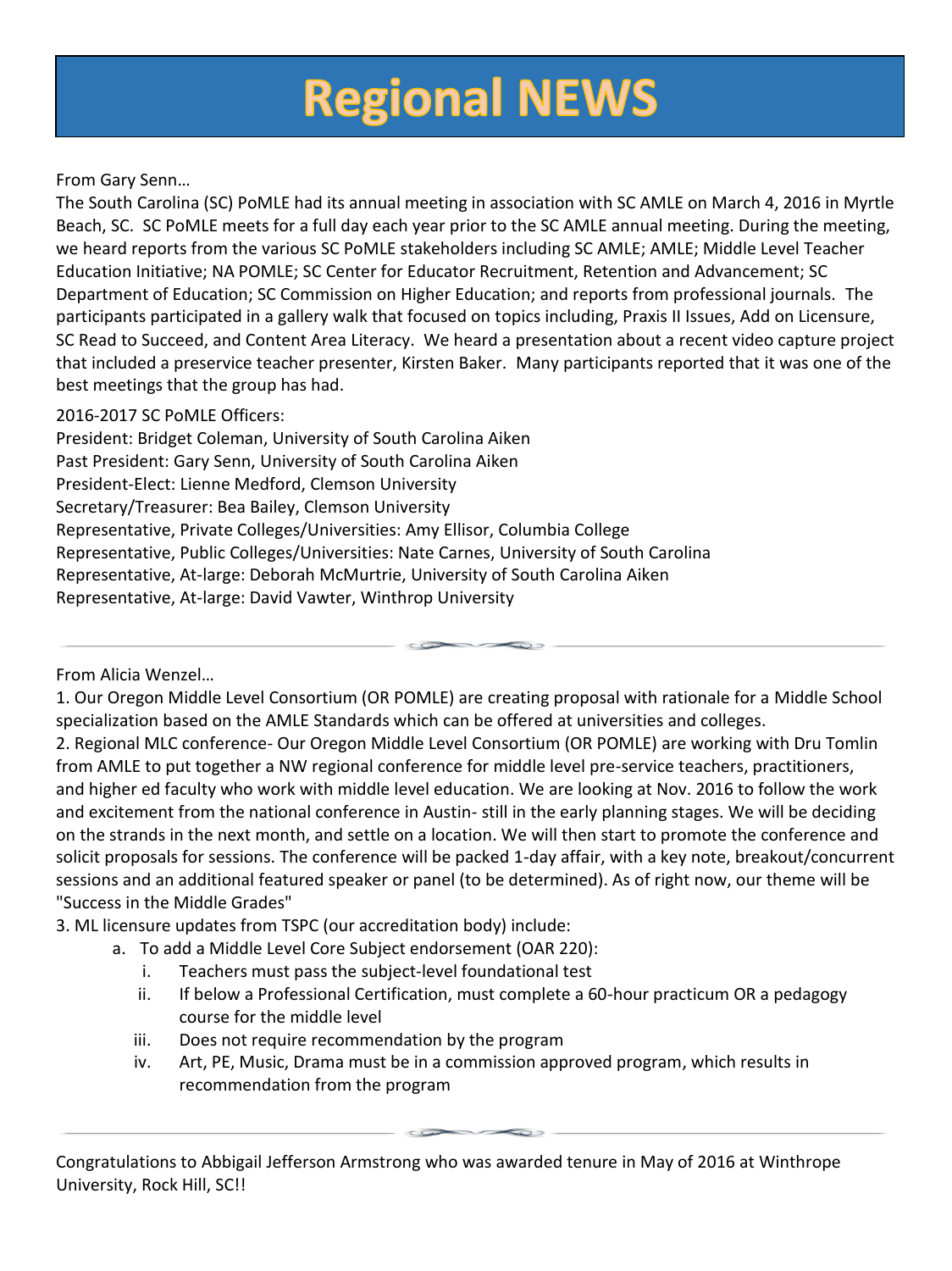From Nancy Ruppert…

I took a year off from teaching at the university. I am on leave from UNCA, teaching 8th grade at West McDowell Middle School in Marion, NC. (My last day with students is June 10.... I am kind of tired..lol.) It has been one of the most powerful, insightful, joyful, challenging, and energizing professional development opportunities. I am grateful to the university and to McDowell County School Board for supporting this endeavor.

I kept a blog of the experience. The purpose of the blog is to provide preservice teachers and those new to middle level education with insight into middle schools, young adolescents, and middle school teaching. [Middleschool2015-2016.blogspot.com](http://middleschool2015-2016.blogspot.com/) is the link.

I look forward to continuing to share the passion and stories of why we do what we do; and to share what works with the world.

 $\odot$ 





Pictures of Nancy's experience at West McDowell Middle School





**So, which one is Nancy??**